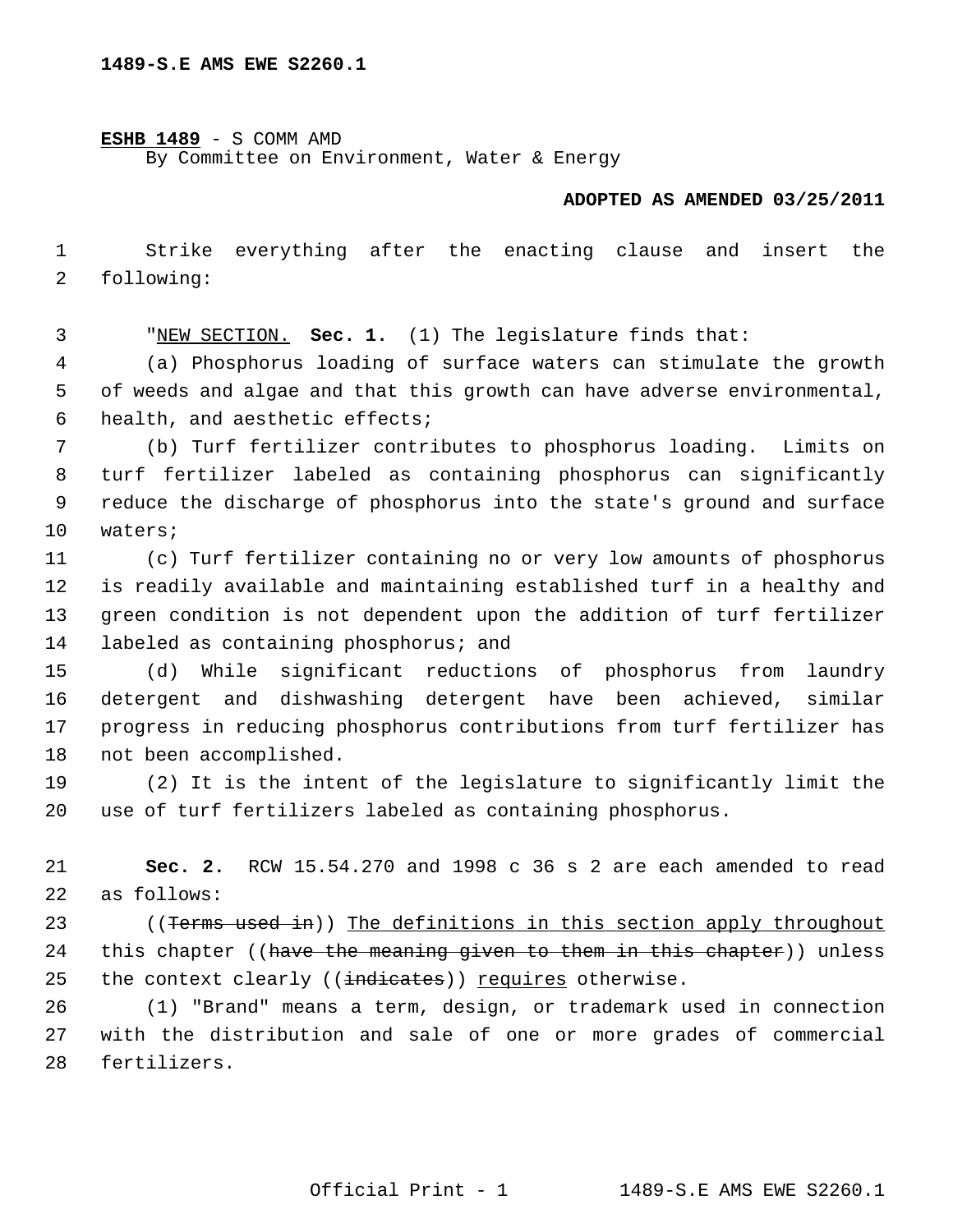1 (2) "Bulk fertilizer" means commercial fertilizer distributed in a 2 nonpackaged form such as, but not limited to, tote bags, tote tanks, 3 bins, tanks, trailers, spreader trucks, and railcars.

 4 (3) "Calcium carbonate equivalent" means the acid-neutralizing 5 capacity of an agricultural liming material expressed as a weight 6 percentage of calcium carbonate.

 7 (4) "Commercial fertilizer" means a substance containing one or 8 more recognized plant nutrients and that is used for its plant nutrient 9 content or that is designated for use or claimed to have value in 10 promoting plant growth, and shall include limes, gypsum, and 11 manipulated animal and vegetable manures. It does not include 12 unmanipulated animal and vegetable manures, organic waste-derived 13 material, and other products exempted by the department by rule.

14 (5) "Composting" means the controlled aerobic degradation of 15 organic waste materials. Natural decay of organic waste under 16 uncontrolled conditions is not composting.

17 (6) "Customer-formula fertilizer" means a mixture of commercial 18 fertilizer or materials of which each batch is mixed according to the 19 specifications of the final purchaser.

20 (7) "Department" means the department of agriculture of the state 21 of Washington or its duly authorized representative.

22 (8) "Director" means the director of the department of agriculture.

23 (9) "Distribute" means to import, consign, manufacture, produce, 24 compound, mix, or blend commercial fertilizer, or to offer for sale, 25 sell, barter, exchange, or otherwise supply commercial fertilizer in 26 this state.

27 (10) "Distributor" means a person who distributes.

28 (11) "Fertilizer material" means a commercial fertilizer that 29 either:

30 (a) Contains important quantities of no more than one of the 31 primary plant nutrients: Nitrogen, phosphate, and potash;

32 (b) Has eighty-five percent or more of its plant nutrient content 33 present in the form of a single chemical compound; or

34 (c) Is derived from a plant or animal residue or by-product or 35 natural material deposit that has been processed in such a way that its 36 content of plant nutrients has not been materially changed except by 37 purification and concentration.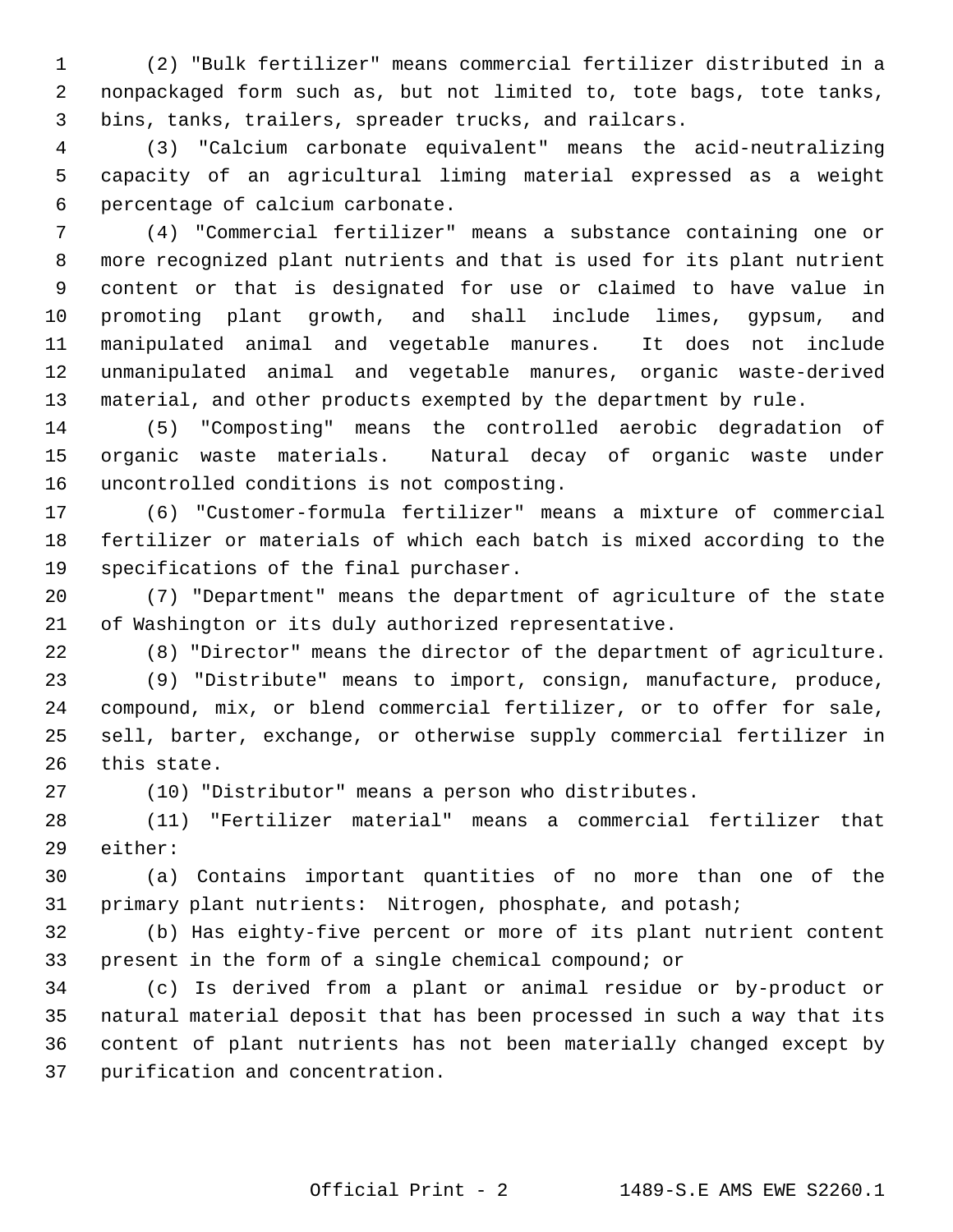1 (12) "Grade" means the percentage of total nitrogen, available 2 phosphoric acid, and soluble potash stated in whole numbers in the same 3 terms, order, and percentages as in the "guaranteed analysis," unless 4 otherwise allowed by a rule adopted by the department. Specialty 5 fertilizers may be guaranteed in fractional units of less than one 6 percent of total nitrogen, available phosphorus or phosphoric acid, and 7 soluble potassium or potash. Fertilizer materials, bone meal, manures, 8 and similar materials may be guaranteed in fractional units.

9 (13) "Guaranteed analysis."

10 (a) Until the director prescribes an alternative form of 11 "guaranteed analysis" by rule the term "guaranteed analysis" shall mean 12 the minimum percentage of plant nutrients claimed in the following 13 order and form:

| 14 |                                              |  |
|----|----------------------------------------------|--|
| 15 | Available phosphoric acid $(P_2O_5)$ percent |  |
| 16 |                                              |  |

17 The percentage shall be stated in whole numbers unless otherwise 18 allowed by the department by rule.

19 The "guaranteed analysis" may also include elemental guarantees for 20 phosphorus (P) and potassium (K).

21 (b) For unacidulated mineral phosphatic material and basic slag, 22 bone, tankage, and other organic phosphatic materials, the total 23 phosphoric acid or degree of fineness may also be guaranteed.

24 (c) Guarantees for plant nutrients other than nitrogen, phosphorus, 25 and potassium shall be as allowed or required by rule of the 26 department. The guarantees for such other nutrients shall be expressed 27 in the form of the element.

28 (d) The guaranteed analysis for limes shall include the percentage 29 of calcium or magnesium expressed as their carbonate; the calcium 30 carbonate equivalent as determined by methods prescribed by the 31 association of official analytical chemists; and the minimum percentage 32 of material that will pass respectively a one hundred mesh, sixty mesh, 33 and ten mesh sieve. The mesh size declaration may also include the 34 percentage of material that will pass additional mesh sizes.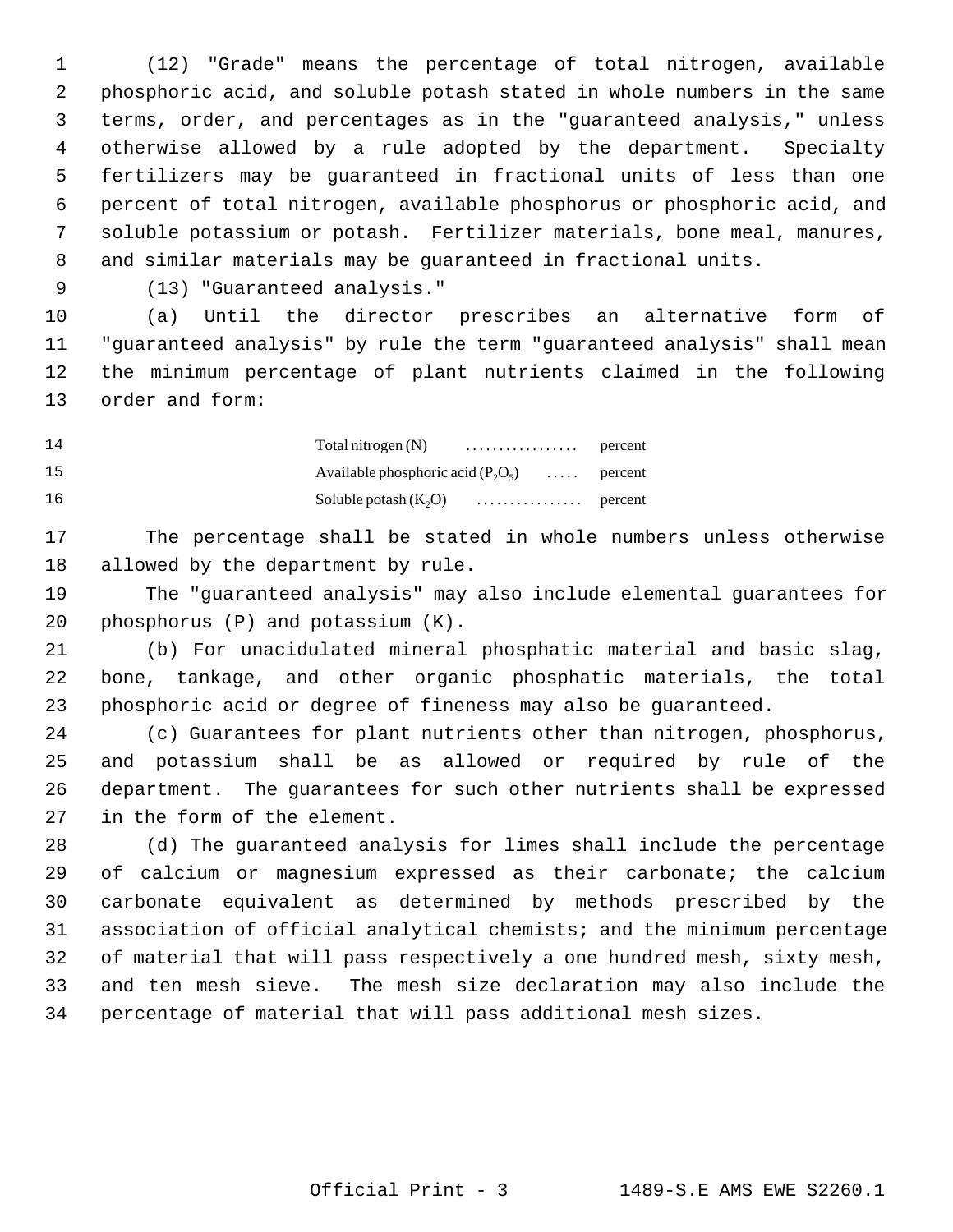1 (e) In commercial fertilizer, the principal constituent of which is 2 calcium sulfate (gypsum), the percentage of calcium sulfate  $(CaSO_4.2H,0)$ 3 shall be given along with the percentage of total sulfur.

 4 (14) "Imported fertilizer" means any fertilizer distributed into 5 Washington from any other state, province, or country.

 6 (15) "Label" means the display of all written, printed, or graphic 7 matter, upon the immediate container, or a statement accompanying a 8 fertilizer.

 9 (16) "Labeling" includes all written, printed, or graphic matter, 10 upon or accompanying a commercial fertilizer, or advertisement, 11 brochures, posters, television, and radio announcements used in 12 promoting the sale of such fertilizer.

13 (17) "Licensee" means the person who receives a license to 14 distribute a commercial fertilizer under the provisions of this 15 chapter.

16 (18) "Lime" means a substance or a mixture of substances, the 17 principal constituent of which is calcium or magnesium carbonate, 18 hydroxide, or oxide, singly or combined.

19 (19) "Manipulation" means processed or treated in any manner, 20 including drying to a moisture content less than thirty percent.

21 (20) "Manufacture" means to compound, produce, granulate, mix, 22 blend, repackage, or otherwise alter the composition of fertilizer 23 materials.

24 (21) "Micronutrients" are: Boron; chlorine; cobalt; copper; iron; 25 manganese; molybdenum; sodium; and zinc.

26 (22) "Micronutrient fertilizer" means a produced or imported 27 commercial fertilizer that contains commercially valuable 28 concentrations of micronutrients but does not contain commercially 29 valuable concentrations of nitrogen, phosphoric acid, available 30 phosphorus, potash, calcium, magnesium, or sulfur.

31 (23) "Official sample" means a sample of commercial fertilizer 32 taken by the department and designated as "official" by the department. 33 (24) "Organic waste-derived material" means grass clippings, 34 leaves, weeds, bark, plantings, prunings, and other vegetative wastes, 35 uncontaminated wood waste from logging and milling operations, food 36 wastes, food processing wastes, and materials derived from these wastes

37 through composting. "Organic waste-derived material" does not include 38 products that include biosolids.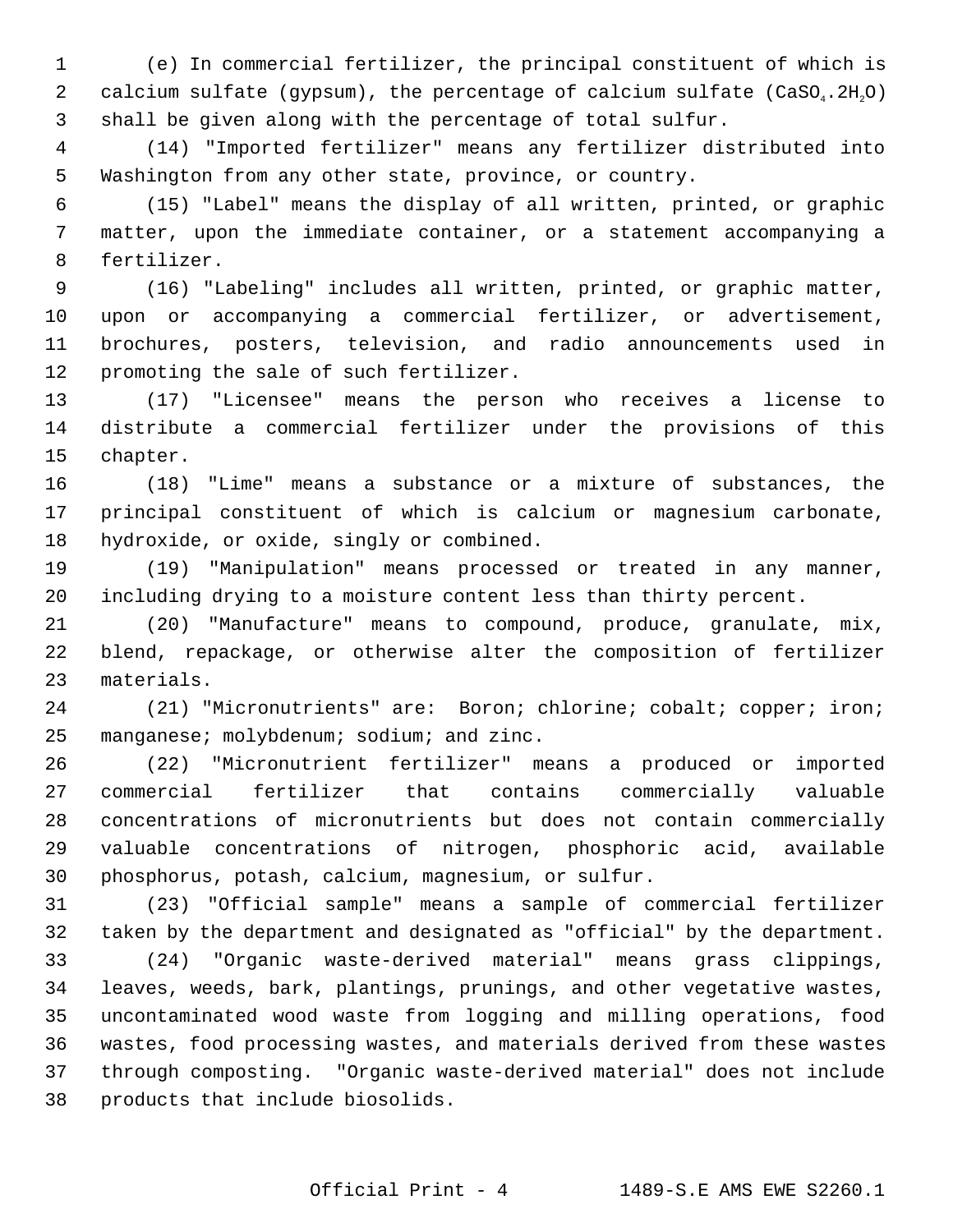1 (25) "Packaged fertilizer" means commercial fertilizers, either 2 agricultural or specialty, distributed in nonbulk form.

 3 (26) "Person" means an individual, firm, brokerage, partnership, 4 corporation, company, society, or association.

5 (27) "Percent" or "percentage" means the percentage by weight.

 6 (28) "Produce" means to compound or fabricate a commercial 7 fertilizer through a physical or chemical process, or through mining. 8 "Produce" does not include mixing, blending, or repackaging commercial 9 fertilizer products.

10 (29) "Registrant" means the person who registers commercial 11 fertilizer under the provisions of this chapter.

12 (30) "Specialty fertilizer" means a commercial fertilizer 13 distributed primarily for nonfarm use, such as, but not limited to, use 14 on home gardens, lawns, shrubbery, flowers, golf courses, municipal 15 parks, cemeteries, greenhouses, and nurseries.

16 (31) "Ton" means the net weight of two thousand pounds avoirdupois.

17 (32) "Total nutrients" means the sum of the percentages of total 18 nitrogen, available phosphoric acid, and soluble potash as guaranteed 19 and as determined by analysis.

20 (33) "Washington application rate" is calculated by using an 21 averaging period of up to four consecutive years that incorporates 22 agronomic rates that are representative of soil, crop rotation, and 23 climatic conditions in Washington state.

24 (34) "Waste-derived fertilizer" means a commercial fertilizer that 25 is derived in whole or in part from solid waste as defined in chapter 26 70.95 or 70.105 RCW, or rules adopted thereunder, but does not include 27 fertilizers derived from biosolids or biosolids products regulated 28 under chapter 70.95J RCW or wastewaters regulated under chapter 90.48 29 RCW.

30 (35)(a) "Turf" means land, including residential property, 31 commercial property, and publicly owned land, which is planted in 32 closely mowed, managed grass.

33 (b) "Turf" does not include pasture land, land used to grow grass 34 for sod, or any other land used for agricultural production or 35 residential vegetable or flower gardening.

36 (36)(a) "Turf fertilizer" means a commercial fertilizer that is 37 labeled for use on turf.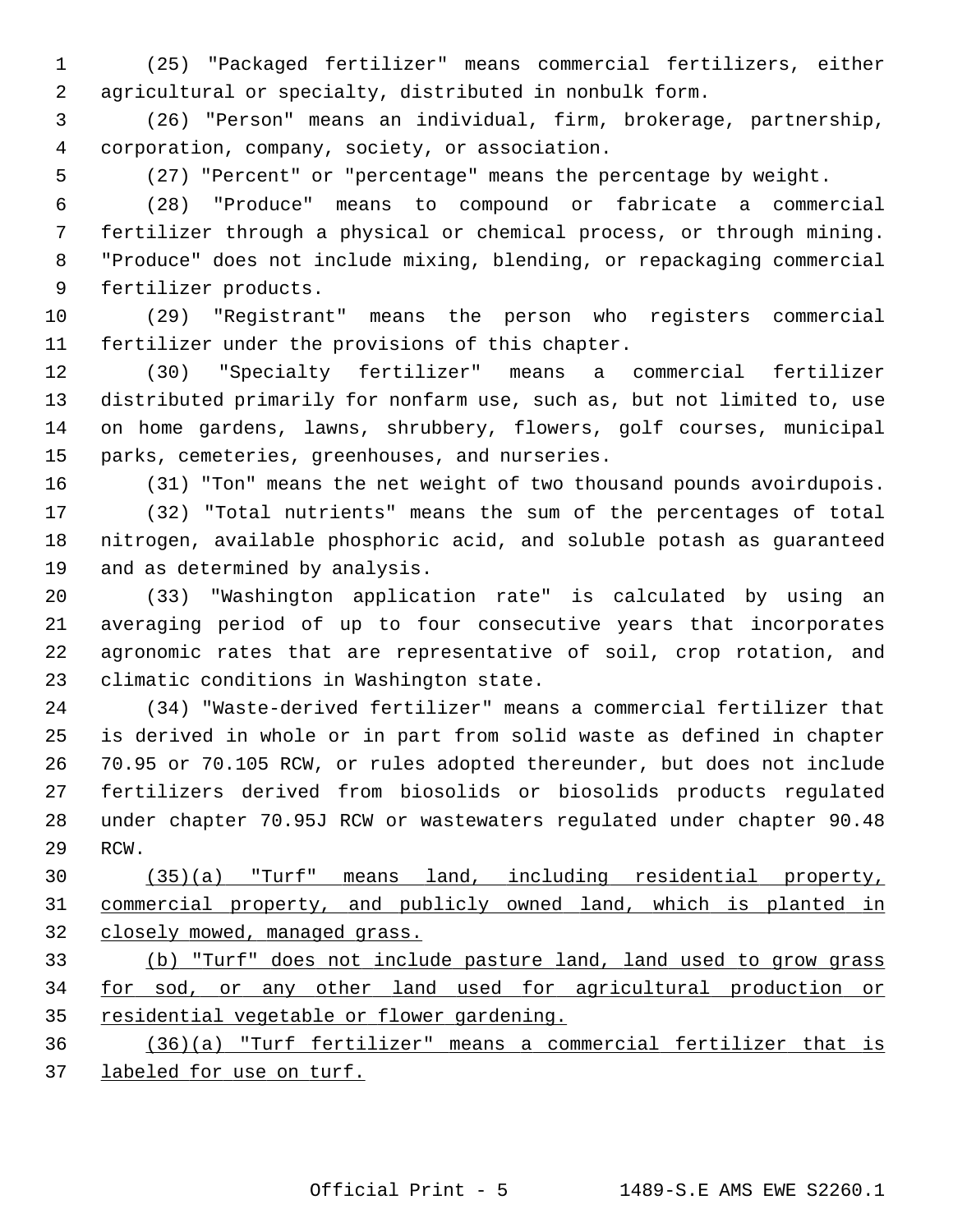1 (b) "Turf fertilizer" does not include commercial fertilizers

2 derived solely from organic materials, biosolids, or biosolid products.

 3 NEW SECTION. **Sec. 3.** A new section is added to chapter 15.54 RCW 4 to read as follows:

5 (1) A person may not:

 6 (a) Except as otherwise provided in this section, apply turf 7 fertilizer that is labeled as containing phosphorus to turf;

 8 (b) Apply turf fertilizer labeled as containing phosphorus to turf 9 when the ground is frozen;

10 (c) Intentionally apply turf fertilizer labeled as containing 11 phosphorus to an impervious surface;

12 (d) Except as otherwise provided in this section, sell turf 13 fertilizer that is labeled as containing phosphorus; or

14 (e) Display turf fertilizer that is labeled as containing 15 phosphorus in a retail store unless the turf fertilizer is also clearly 16 labeled for a use permitted by this section.

17 (2) The prohibitions in this section on the application, sale, and 18 retail display of turf fertilizer that is labeled as containing 19 phosphorus, other than the prohibitions in subsection  $(1)(b)$  and  $(c)$  of 20 this section, do not apply in the following instances:

21 (a) Application for the purpose of establishing grass or repairing 22 damaged grass, using either seeds or sod, during the growing season in 23 which the grass is established;

24 (b) Application to an area if the soil in the area is deficient in 25 plant available phosphorus, as shown by a soil test performed no more 26 than thirty-six months before the application; or

27 (c) Application to pasture, interior house plants, flower and 28 vegetable gardens located on either public or private property, land 29 used to grow grass for sod, or any land used for agricultural or 30 silvicultural production.

31 (3) If a retailer can show proof that a product prohibited for sale 32 under subsection (1)(d) and (e) of this section was in stock and 33 physically in the retail location before January 1, 2012, that retail 34 location may sell that product until it is sold out.

35 (4)(a) Nothing in this section:

36 (i) Requires the enforcement or monitoring of compliance with this 37 section by local governments; or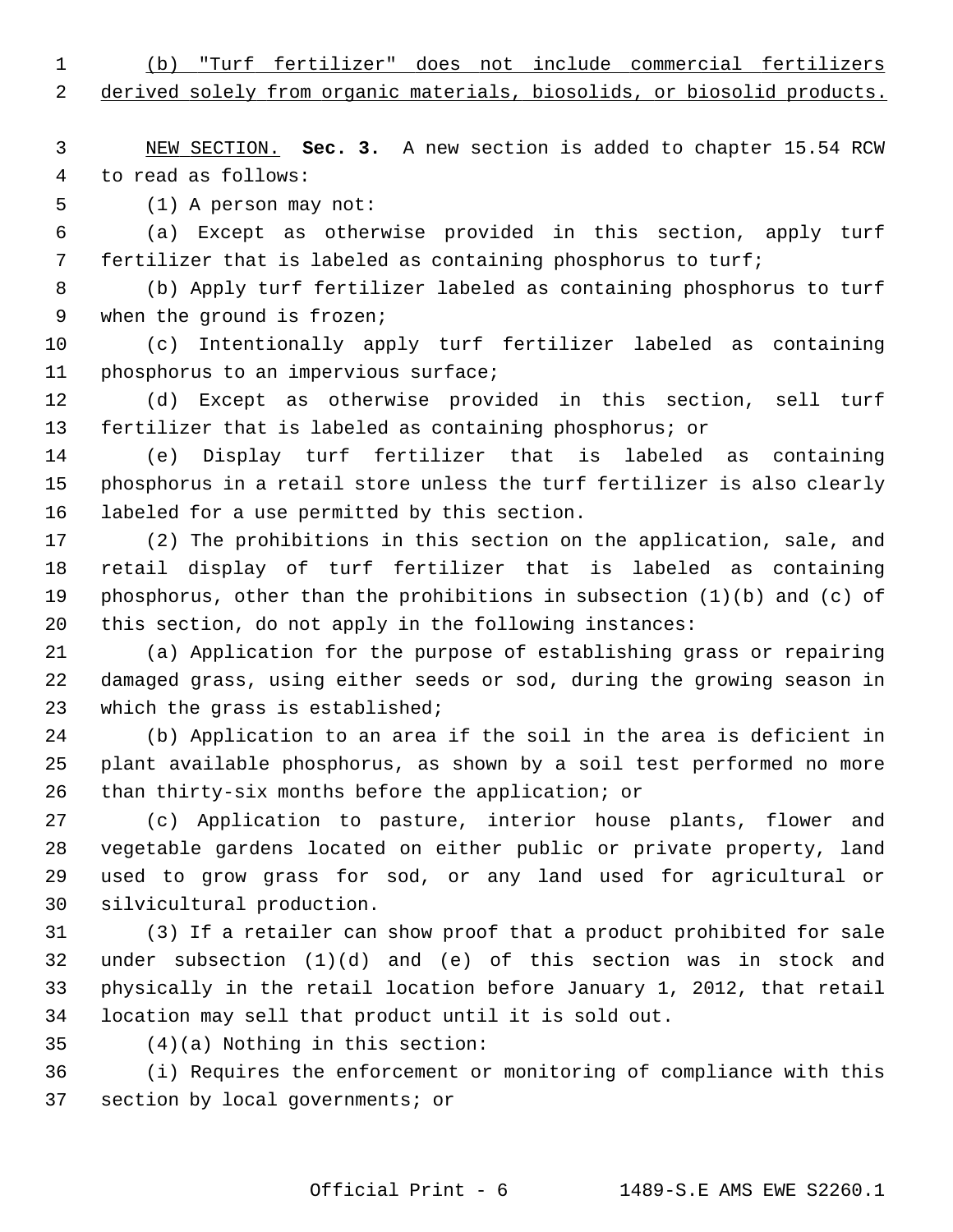1 (ii) Requires local governments to participate in the 2 administration of this section, including the verification of soil 3 tests under subsection (2)(b) of this section.

 4 (b) A city or county may not adopt a local ordinance regarding the 5 application or sale of turf fertilizer that is labeled as containing 6 phosphorus that is less restrictive than this section.

 7 **Sec. 4.** RCW 15.54.470 and 1998 c 36 s 11 are each amended to read 8 as follows:

 9 (1) Except for violations of section 3 of this act, any person who 10 violates any provision of this chapter shall be guilty of a 11 misdemeanor, and the fines collected shall be disposed of as provided 12 under RCW 15.54.480.

13 (2) Nothing in this chapter shall be considered as requiring the 14 department to report for prosecution or to cancel the registration of 15 a commercial fertilizer product or to stop the sale of fertilizers for 16 violations of this chapter, when violations are of a minor character, 17 and/or when the department believes that the public interest will be 18 served and protected by a suitable notice of the violation in writing.

19 (3) It shall be the duty of each prosecuting attorney to whom any 20 violation of this chapter is reported, to cause appropriate proceedings 21 to be instituted and prosecuted in a court of competent jurisdiction 22 without delay. Before the department reports a violation of this 23 chapter for such prosecution, an opportunity shall be given the 24 distributor to present his or her view in writing or orally to the 25 department.

26 (4) The department is hereby authorized to apply for, and the court 27 authorized to grant, a temporary or permanent injunction restraining 28 any person from violating or continuing to violate any of the 29 provisions of this chapter or any rule adopted under this chapter, 30 notwithstanding the existence of any other remedy at law. Any such 31 injunction shall be issued without bond.

32 **Sec. 5.** RCW 15.54.474 and 1998 c 36 s 12 are each amended to read 33 as follows:

34 Except for violations of section 3 of this act, every person who 35 fails to comply with this chapter, or any rule adopted under it, may be 36 subjected to a civil penalty, as determined by the director, in an